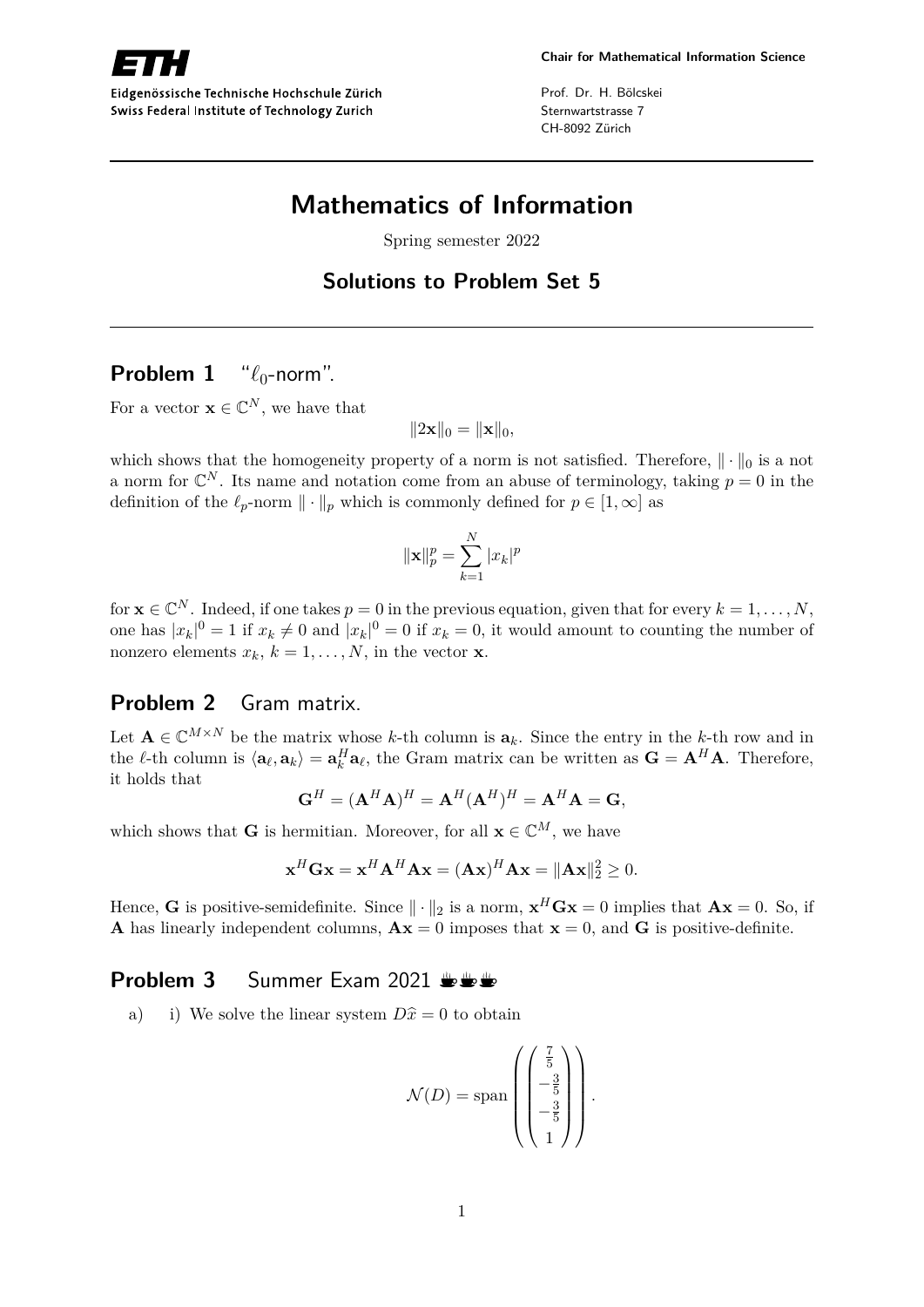- ii) In (i) we saw that  $\mathcal{N}(D) \neq \{0\}$ . Therefore, the columns of *D* are linearly dependent which implies spark $(D) \leq 4$ . As  $||x||_0 = 3$  the condition  $||x||_0 < \frac{\text{spark}(D)}{2}$  $\frac{\text{rk}(D)}{2}$  hence does not hold.
- iii) From the proof of Theorem 3.2 in the lecture notes we know that spark $(D) \geq 1 +$  $1/\mu(D)$ . The condition

$$
||x||_0 < \frac{1}{2} \left( 1 + \frac{1}{\mu(D)} \right)
$$

together with spark $(D) \leq 4$  would hence require  $||x||_0 < 2$ . This is not satisfied as we have  $||x||_0 = 3$ .

iv) We have  $\mathcal{X} = x + \mathcal{N}(D)$ , where  $x = (1 \ 1 \ 1 \ 0)^T$  is the particular solution from the problem statement. Hence,

$$
\mathcal{X} = \left\{ \begin{pmatrix} 1 \\ 1 \\ 1 \\ 0 \end{pmatrix} + \lambda \begin{pmatrix} \frac{7}{5} \\ -\frac{3}{5} \\ -\frac{3}{5} \\ 1 \end{pmatrix} : \lambda \in \mathbb{R} \right\}.
$$
 (1)

v) (P0) identifies the vector

$$
\underset{\widehat{x}\in\mathcal{X}}{\arg\min} \|\widehat{x}\|_0,
$$

where X denotes the solution set characterized in (1). We notice, with  $\lambda = \frac{5}{3}$  $\frac{5}{3}$  in (1), that the vector

$$
x' := \begin{pmatrix} 1 + \frac{7}{3} \\ 0 \\ 0 \\ 0 \\ \frac{5}{3} \end{pmatrix}
$$

is contained in the solution set, i.e.,  $x' \in \mathcal{X}$ . Since  $||x'||_0 = 2 < ||x||_0 = 3$ , it follows that the solution to  $(P0)$  is not equal to *x*. Hence, *x* is not recovered through  $(P0)$ .

vi) (P1) identifies the vector that minimizes

$$
\min_{\widehat{x} \in \mathcal{X}} \|\widehat{x}\|_1 = \min_{\lambda \in \mathbb{R}} \left\| \begin{pmatrix} 1 \\ 1 \\ 1 \\ 0 \end{pmatrix} + \lambda \begin{pmatrix} \frac{7}{5} \\ -\frac{3}{5} \\ -\frac{3}{5} \\ 1 \end{pmatrix} \right\|_1 \tag{2}
$$

$$
= \min_{\lambda \in \mathbb{R}} \left| 1 + \frac{7}{5}\lambda \right| + 2 \left| 1 - \frac{3}{5}\lambda \right| + |\lambda| \tag{3}
$$

$$
=:\min_{\lambda\in\mathbb{R}}f(\lambda).
$$
\n(4)

Noting that  $f(\lambda)$  has its unique minimum at  $\lambda = 0$ , it follows that (P1) recovers x uniquely.

In order to formally establish that  $f(\lambda)$  is minimized at  $\lambda = 0$ , we observe that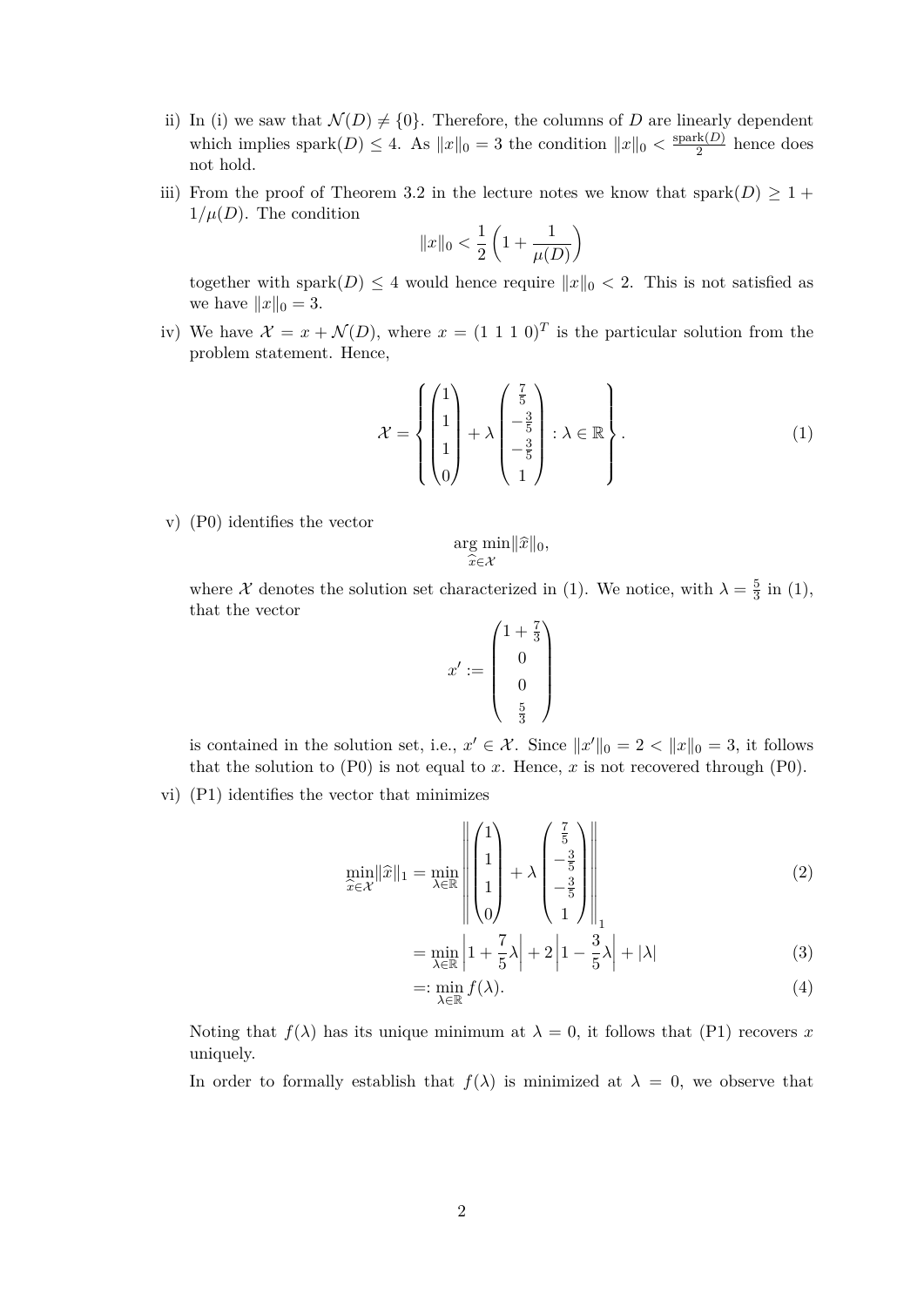$f(0) = 3$  and for every  $\delta \in (0, \frac{5}{7})$  $(\frac{5}{7})$ , we have

$$
f(0+\delta) = 1 + \frac{7}{5}\delta + 2 - \frac{6}{5}\delta + \delta = 3 + \frac{6}{5}\delta > 3
$$

and

$$
f(0 - \delta) = 1 - \frac{7}{5}\delta + 2 + \frac{6}{5}\delta + \delta = 3 + \frac{4}{5}\delta > 3.
$$

Hence,  $\lambda = 0$  is the unique minimum in the interval  $\left(-\frac{5}{7}\right)$  $\frac{5}{7}, \frac{5}{7}$  $\left(\frac{5}{7}\right)$ . Since f is the sum of convex functions it is also the unique global minimum.

#### b) i) We first establish the inequality provided in the Hint.

$$
|\langle u, v \rangle| = \left| \sum_{k=1}^{N} u_k \overline{v_k} \right| \le \sum_{k=1}^{N} |u_k| |v_k| \le \max_{\ell} |v_{\ell}| \sum_{k=1}^{N} |u_k| = ||v||_{\infty} ||u||_1.
$$

Next, we show that under (C1) for all  $z \neq x$  with  $Dz = y = Dx$ , we have  $||z||_1 > ||x||_1$ as this implies that the minimization problem  $(P1)$  has the unique solution  $x$  as desired. To this end, we define  $v := z - x$  and note that  $Dv = D(z-x) = Dz - Dx = 0$ , i.e.,  $v \in \mathcal{N}(D)$ . We now bound

$$
||z||_1 = ||v + x||_1 = ||v_S + x_S||_1 + ||v_{S^c}||_1
$$
\n(5)

$$
= \|v_S + x_S\|_1 \|\text{sgn}(x_S)\|_{\infty} + \|v_{S^c}\|_1 \tag{6}
$$

$$
\geq |\langle x_S + v_S, \text{sgn}(x_S) \rangle| + \|v_{S^c}\|_1 \tag{7}
$$

$$
> |\langle x_S + v_S, \text{sgn}(x_S) \rangle| + |\langle v_S, \text{sgn}(x_S) \rangle|
$$
\n<sup>(8)</sup>

$$
\geq |\langle x_S, \text{sgn}(x_S) \rangle| - |\langle v_S, \text{sgn}(x_S) \rangle| + |\langle v_S, \text{sgn}(x_S) \rangle| \tag{9}
$$

$$
= \left| \sum_{k \in S} x_k \frac{\overline{x_k}}{|x_k|} \right| = \|x_S\|_1 = \|x\|_1,\tag{10}
$$

where in (6) we used  $\|\text{sgn}(x_S)\|_{\infty} = 1$ , for  $x_S \neq 0$ , in (7) we applied the Hint, in (8) we used (C1), and in (9) we employed the reverse triangle inequality.

ii) First note that for all  $v \in \mathcal{N}(D) \setminus \{0\}$ , we have

$$
0 = Dv = D_S v_S + D_{S^c} v_{S^c}
$$
\n<sup>(11)</sup>

and hence  $D_S v_S = -D_{S^c} v_{S^c}$ . Further, we realize that  $(D^H h)_S = (D_S)^H h$ ,  $\forall h \in \mathbb{C}^m$ . Next, we assume that (C2) holds and show that this implies (C1). Let  $h \in \mathbb{C}^m$  be such that

$$
(D^{H}h)_{S} = \text{sgn}(x_{S}) \text{ and } ||(D^{H}h)_{S^{c}}||_{\infty} < 1.
$$
 (12)

Such an  $h \in \mathbb{C}^m$  exists by assumption (C2). With  $(D^H h)_S = (D_S)^H h$  this implies (C1) as follows,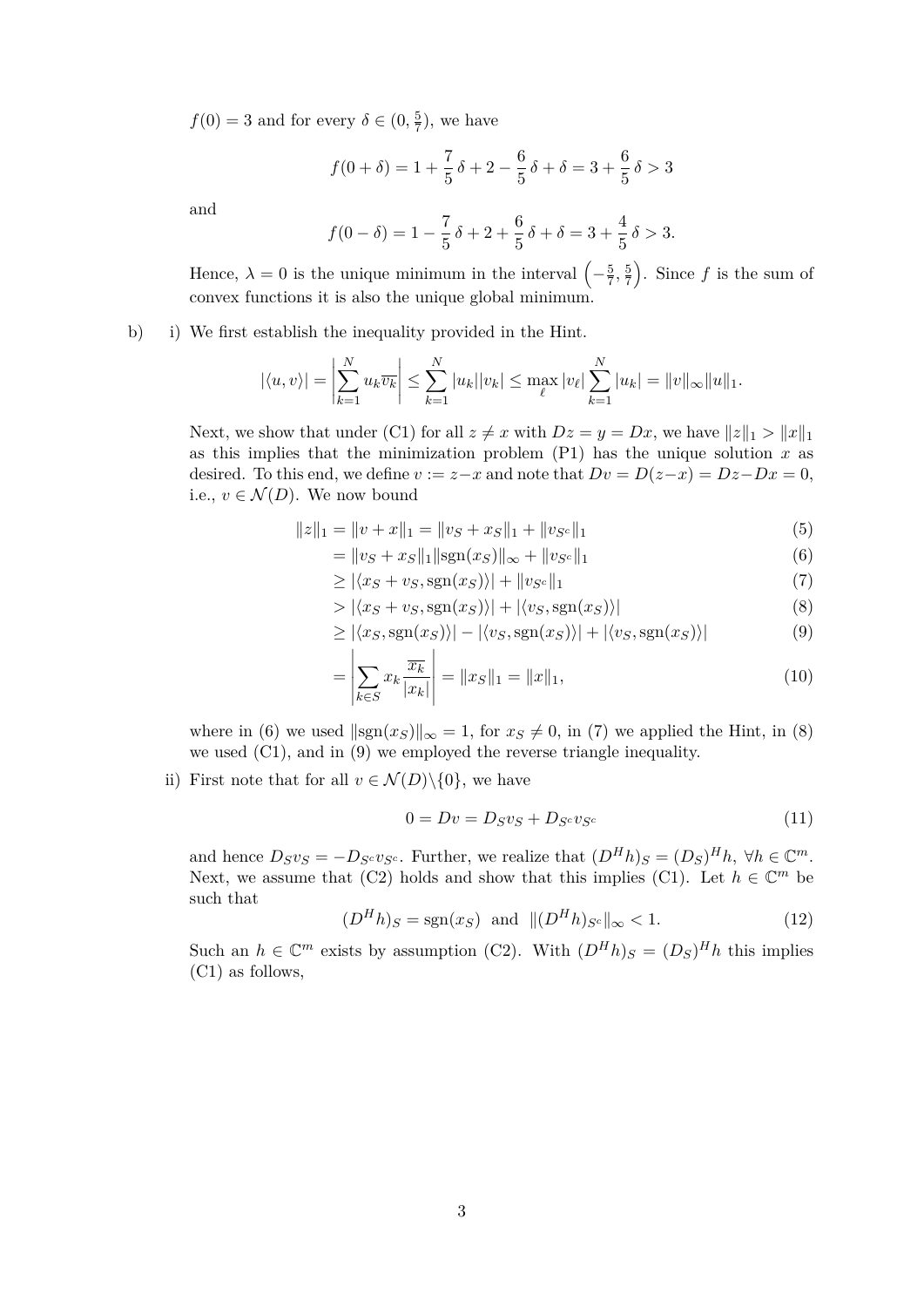$$
\left| \sum_{j \in S} v_j \overline{\left(\text{sgn}(x)\right)_j} \right| = \left| \langle v_S, \text{sgn}(x_S) \rangle \right| = \left| \langle v_S, (D^H h)_S \rangle \right| \tag{13}
$$

$$
= |\langle v_S, (D_S)^H h \rangle| = |\langle D_S v_S, h \rangle| \tag{14}
$$

$$
= |\langle -D_{S^c} v_{S^c}, h \rangle| = |\langle v_{S^c}, (D_{S^c})^H h \rangle| \tag{15}
$$

$$
= |\langle v_{S^c}, (D^H h)_{S^c} \rangle| \le ||v_{S^c}||_1 || (D^H h)_{S^c}||_{\infty}
$$
\n(16)

$$
\langle \|v_{S^c}\|_1. \tag{17}
$$

To see that the final inequality is, indeed, strict, we note that  $v_{S}c \neq 0$  as otherwise  $v \neq 0$  would imply  $v_S \neq 0$  and (11) would imply  $D_S v_S = 0$ . This would, however, stand in contradiction to  $\mathcal{N}(D_S) = \{0\}$ . Therefore, we have  $||v_{S^c}||_1 \neq 0$ . Together with  $\|(D^H h)_{S^c}\|_{\infty} < 1$ , which is by (12), this guarantees strict inequality.

iii) We assume that  $(C3)$  holds and show that this implies  $(C2)$ . The first part of  $(C2)$ , i.e.  $\mathcal{N}(D_S) = \{0\}$ , holds directly. It remains to establish that under (C3) there exists a vector *h* fulfilling the second part of (C2), i.e.

$$
(DHh)S = sgn(xS) \text{ and } ||(DHh)S||_{\infty} < 1.
$$
 (18)

We set  $h := (D_{\mathcal{S}}^{\dagger})$  $(S)$ <sup>*H*</sup> sgn(*x*<sub>*S*</sub>), where we used that  $(D_S)^H D_S$  is invertible since  $D_S$  has full column rank as a consequence of  $\mathcal{N}(D_S) = \{0\}$ . Now, we have

$$
(DHh)S = (DS)Hh = (DS)H(DS\dagger)H sgn(xS)
$$
\n(19)

$$
= (D_S)^H D_S ((D_S)^H D_S)^{-1} sgn(x_S)
$$
\n(20)

$$
=sgn(xS), \t(21)
$$

where we used that the inverse of a symmetric matrix is symmetric. Hence,  $(D^H h)_j$  = sgn $(x)_j$ ,  $\forall j \in S$ . Next we observe that for all  $k \in S^c$ ,

$$
|(D^{H}h)_{k}| = |\langle d_{k}, h \rangle| = |\langle d_{k}, (D_{S}^{\dagger})^{H} \operatorname{sgn}(x_{S}) \rangle| = |\langle D_{S}^{\dagger} d_{k}, \operatorname{sgn}(x_{S}) \rangle| < 1
$$

where the inequality is by condition (C3). We have thus established that *h* satisfies (18) as desired.

#### **Problem 4** Exam 2019  $\frac{1}{2}$

a) For  $\ell, n, \ell', n' \in \{1, \ldots, m\}$ , we have

$$
\langle E^{(\ell,n)}, E^{(\ell',n')} \rangle = \sum_{j,k=1}^m E_{jk}^{(\ell,n)} \overline{E_{jk}^{(\ell',n')}} = \begin{cases} 1, & \text{if } \ell = \ell' \text{ and } n = n' \\ 0 & \text{else} \end{cases},
$$

which proves that  $\mathcal E$  is an orthonormal system. To see that this system is complete, and hence an orthonormal basis, note that every  $A \in \mathbb{C}^{m \times m}$  can be expanded as

$$
A = \sum_{j,k=1}^{m} A_{j,k} E^{(j,k)}.
$$

As  $\mathbb{C}^{m \times m}$  has a basis of size  $m \cdot m = m^2$ , namely  $\mathcal{E}$ , the dimension of  $\mathbb{C}^{m \times m}$  is  $m^2$ .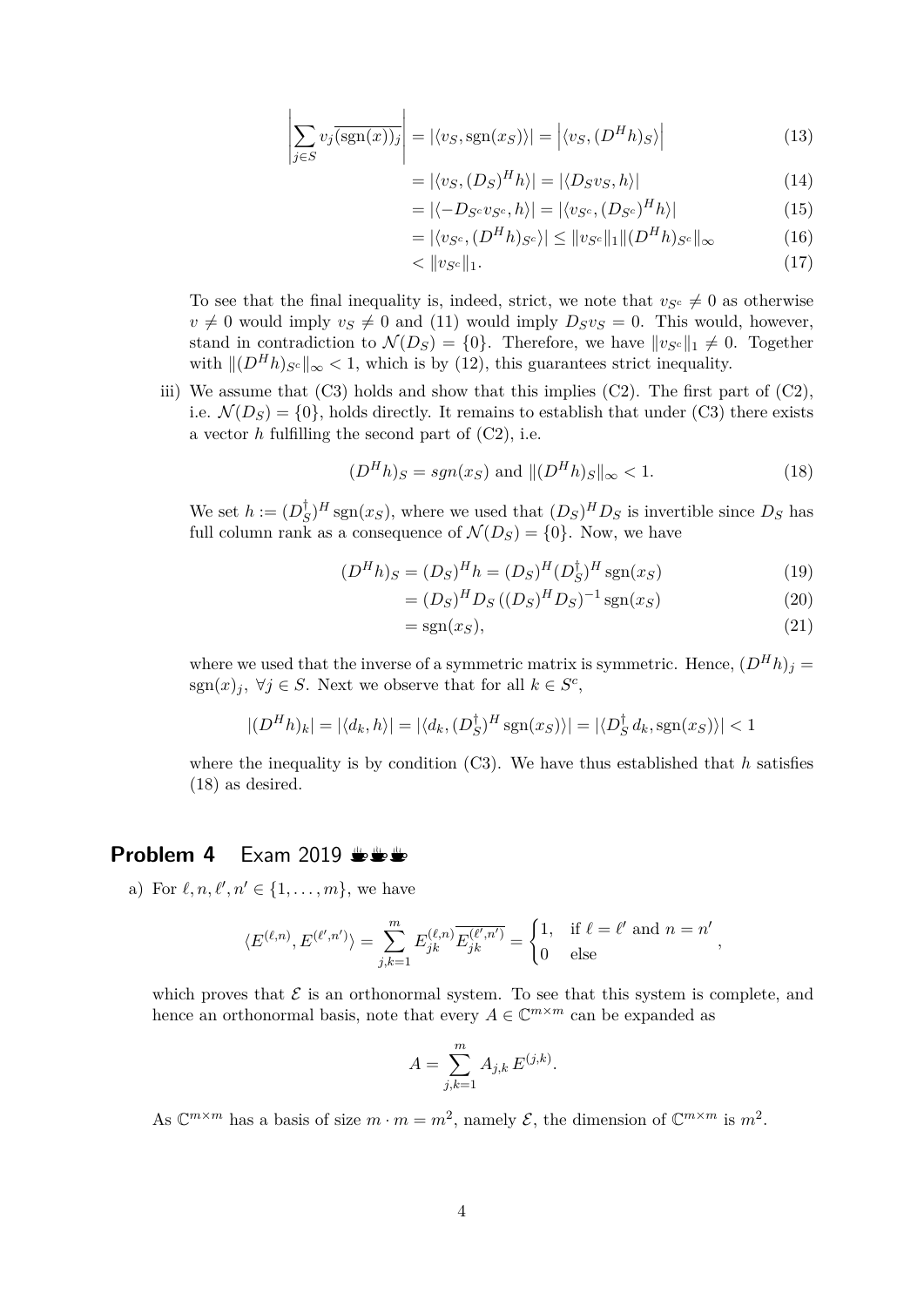b) Note that *D* acts on vectors  $v \in \mathbb{C}^m$  as the forward cyclic rotation according to *D*.  $(v_1, v_2, \ldots, v_m)^T = (v_m, v_1, \ldots, v_{m-1})^T$ , and so, for  $n \in \mathbb{Z}$ ,  $D^n$  acts on vectors as the forward cyclic rotation by *n* places if  $n > 0$ , and as the backward cyclic rotation if  $n < 0$ . For  $\ell, n, \ell', n' \in \{0, ..., m - 1\}$ , we have

$$
\langle G^{(\ell,n)}, G^{(\ell',n')} \rangle = \text{tr}\left( (G^{(\ell',n')})^H G^{(\ell,n)} \right)
$$
  

$$
= \frac{1}{m} \text{tr}\left( D^{-n'} M^{-\ell'} M^{\ell} D^n \right)
$$
  

$$
= \frac{1}{m} \text{tr}\left( D^{n-n'} M^{\ell-\ell'} \right)
$$
  

$$
= \frac{1}{m} \delta_{n,n'} \text{tr}\left( M^{\ell-\ell'} \right)
$$
  

$$
= \delta_{n,n'} \frac{1}{m} \sum_{k=0}^{m-1} e^{-\frac{2\pi i k(\ell-\ell')}{m}}
$$
  

$$
= \delta_{n,n'} \delta_{\ell,\ell'},
$$

where  $\delta_{a,b}$  denotes the Kronecker delta, and we used that, for every  $A \in \mathbb{C}^{m \times m}$ , the matrix  $D<sup>n</sup>A$  is obtained by cycling each column of *A* by *n* places. Concretely, if  $n - n' \neq 0$ , the diagonal of  $D^{n-n'}M^{\ell-\ell'}$  is identically zero. This establishes that  $\mathcal G$  is an orthonormal system in  $\mathbb{C}^{m \times m}$ . Noting that  $\#\mathcal{G} = m^2 = \dim(\mathbb{C}^{m \times m})$ , i.e.,  $\mathcal{G}$  is a linearly independent subset of  $\mathbb{C}^{m \times m}$  of the same size as the dimension of  $\mathbb{C}^{m \times m}$ , it follows that  $\mathcal G$  is an orthonormal basis for  $\mathbb{C}^{m \times m}$ .

c) Let  $\ell, n \in \{1, ..., m\}$  and  $\ell', n' \in \{0, ..., m-1\}$  be arbitrary. Then  $|\langle E^{(\ell,n)}, G^{(\ell',n')}\rangle|$  $|G_{\ell,n}^{(\ell',n')}|$ . As all the nonzero entries of  $G^{(\ell',n')}$  have modulus  $\frac{1}{\sqrt{n}}$  $\frac{1}{m}$ , we find that

$$
\mu(\mathcal{E}, \mathcal{G}) = \max_{\substack{(\ell,n) \in \{1, \ldots, m\}^2 \\ (\ell',n') \in \{0, \ldots, m-1\}^2}} |\langle E^{(\ell,n)}, G^{(\ell',n')} \rangle| = \frac{1}{\sqrt{m}}.
$$

d) Let  $\mathcal{B}_1 = \{U_1, \ldots, U_{m^2}\}\$  and  $\mathcal{B}_2 = \{V_1, \ldots, V_{m^2}\}\$  be arbitrary orthonormal bases for  $\mathbb{C}^{m \times m}$ . By way of contradiction, suppose that  $\mu(\mathcal{B}_1, \mathcal{B}_2) < \frac{1}{n}$  $\frac{1}{m}$ . Now, as  $\mathcal{B}_2$  is an orthonormal basis for  $\mathbb{C}^{m \times m}$ ,  $U_1$  has the following expansion:

$$
U_1 = \sum_{n=1}^{m^2} \langle U_1, V_n \rangle V_n,
$$

and, moreover, we have the energy conservation relation

$$
||U_1||^2 := \langle U_1, U_1 \rangle = \sum_{n=1}^{m^2} |\langle U_1, V_n \rangle|^2.
$$

Now, using the assumption  $\mu(\mathcal{B}_1, \mathcal{B}_2) < \frac{1}{n}$  $\frac{1}{m}$ , we can conclude that

$$
||U_1||^2 = \sum_{n=1}^{m^2} |\langle U_1, V_n \rangle|^2 \le \sum_{n=1}^{m^2} (\mu(\mathcal{B}_1, \mathcal{B}_2))^2 < \sum_{n=1}^{m^2} \frac{1}{m^2} = m^2 \cdot \frac{1}{m^2} = 1.
$$

But this contradicts the fact that  $U_1$ , as an element of an orthonormal basis, has unit norm. Therefore, our assumption must be wrong, and hence we deduce that  $\mu(\mathcal{B}_1, \mathcal{B}_2) \geq \frac{1}{n}$  $\frac{1}{m}$ .